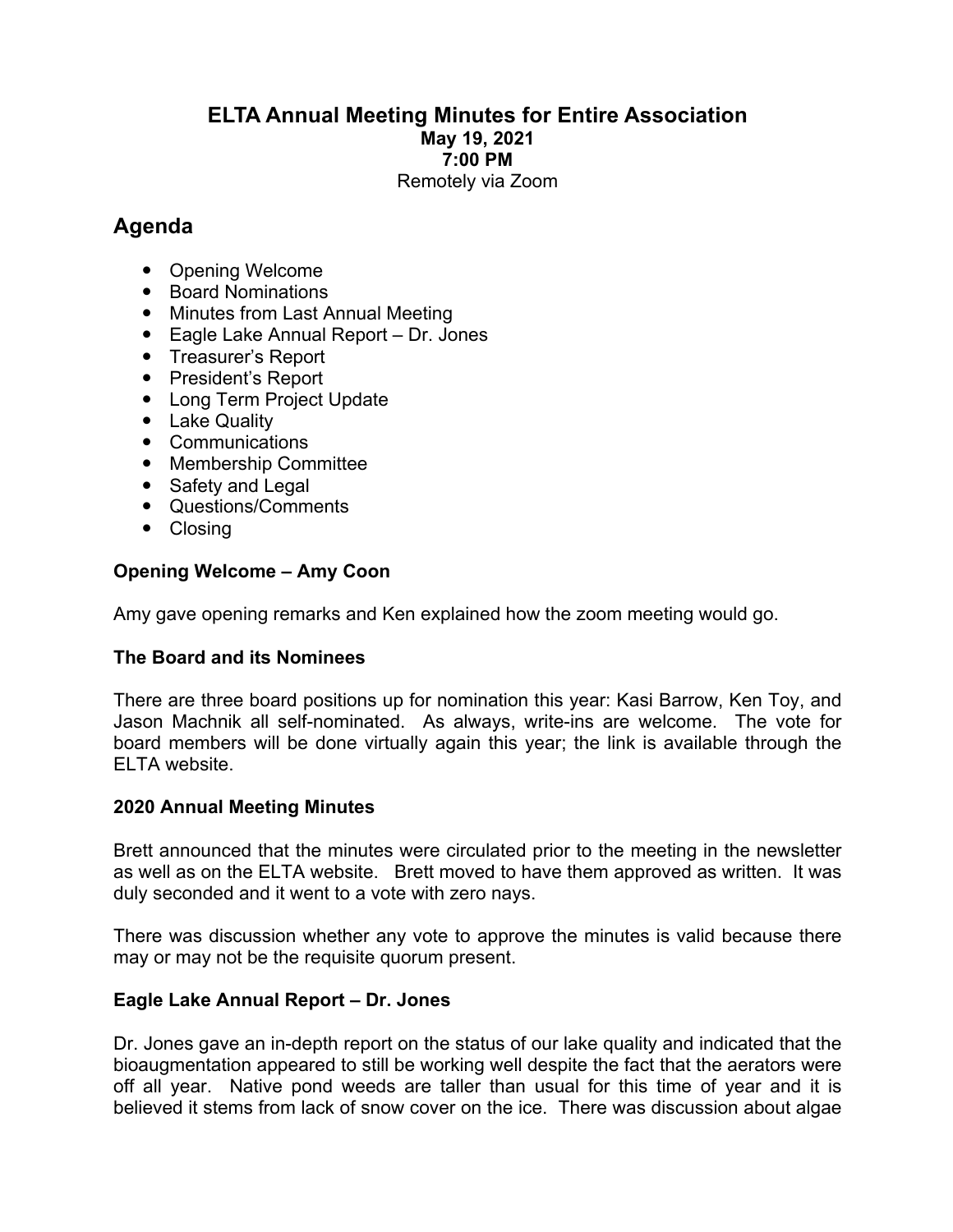blooms. There was also discussion on this year's weed treatment plan. PLM and RLS are working with EGLE to get the requisite permits and ELTA/RLS are trying to get EGLE approval to turn on our aerators.

### **Treasurer's Report**

Jim addressed the reports that were published in the newsletter which detailed the fiscal 2020 financial data for SAD 1, SAD 2, and the ELTA account. He walked through various line items and asked if there were any questions, there being none, Ken moved to accept the reports, it was duly seconded, and it was unanimously approved (subject to any issues with a quorum).

### **President's Report**

Amy detailed the numerous things that have transpired since last year's meeting with both the long-term project and short-term pumping projects. The lake is finally getting close to its target level and people are starting to take down sandbag walls. The taskforce continues to be active and the legal lake level court date is Friday, May 21<sup>st</sup>.

Friday, May  $21^{st}$  is also the schedule end date for the short-term pumping. The Township et al will begin removing the pumps/filter.

# **Long Term Project Update**

Amy asked for people to support the legal lake level study and findings at the upcoming court hearing. She informed that Prein Newhoff has been retained by the County and presented the updated rough timeline.

### **Lake Quality Report**

Len gave a general lake quality update explaining that we hope to start the aeration again ASAP.

Phil addressed the goose roundup and the changes that were implemented this year. We plan to move forward with this again.

### **Communications**

Kasi described the new communication efforts as well as the numerous social/engagement events that are planned for this year. We are excited to start focusing on "fun" and community instead of just the gloom of the flooding crisis.

### **Membership**

Deb presented our to-date membership numbers and explained how important it is for us to have as many members as possible. She broke it down by area and explained who each of the area representatives were.